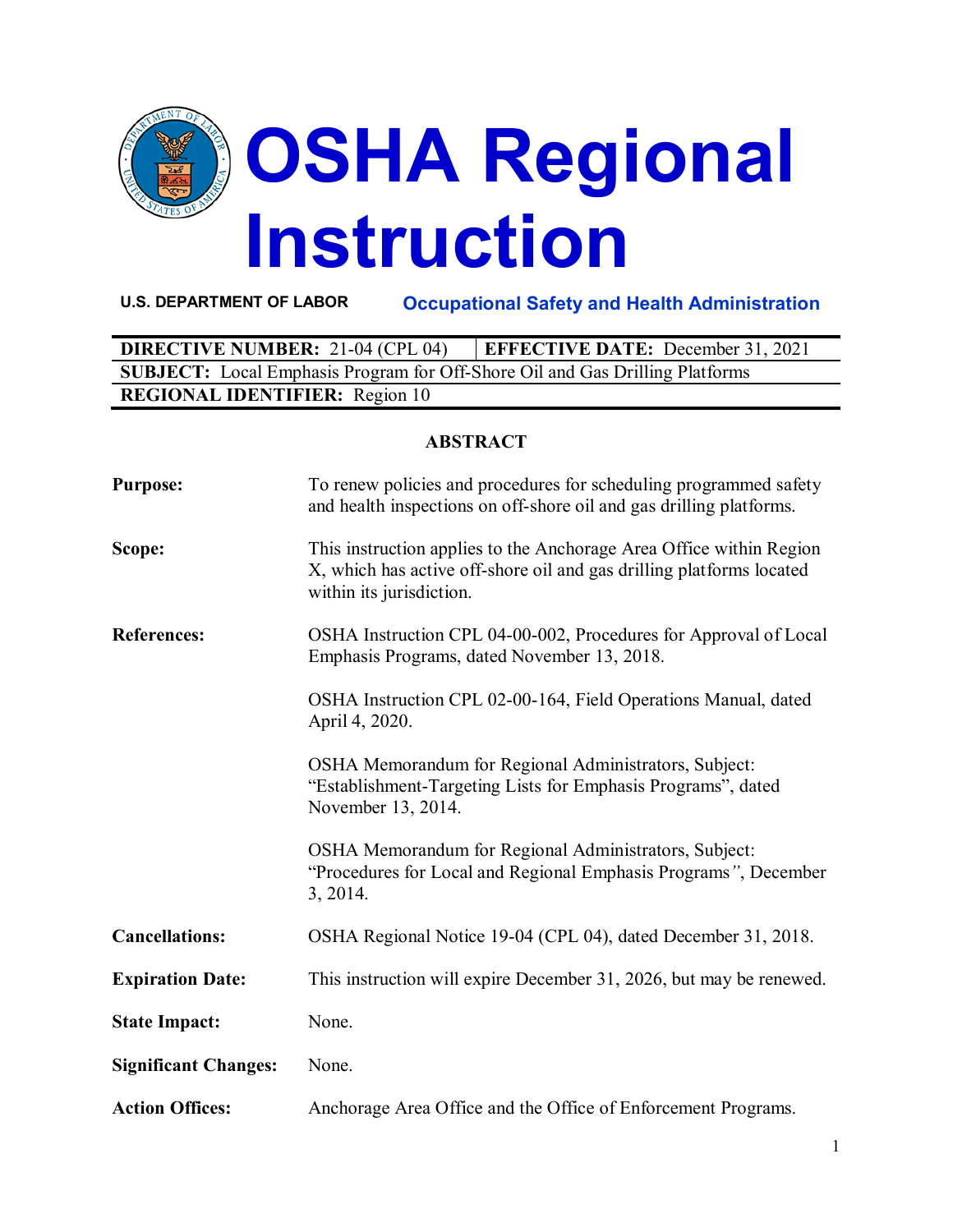| <b>Originating Office:</b> | Office of Enforcement Programs |
|----------------------------|--------------------------------|
|----------------------------|--------------------------------|

**Contact:** Assistant Regional Administrator Office of Enforcement Programs

By and Under the Authority of:

Patr J. Kayn

Acting Regional Administrator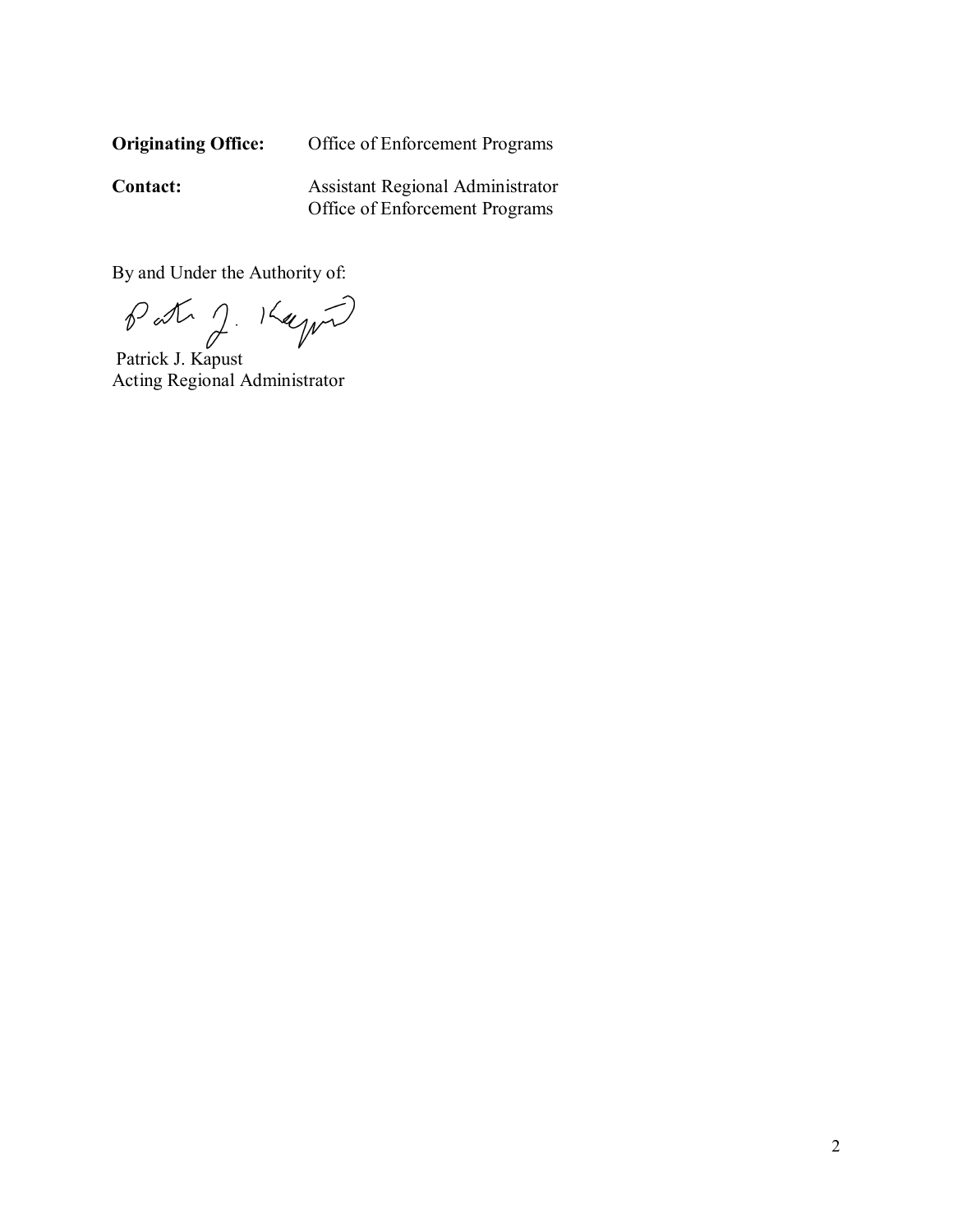# **Executive Summary**

The purpose and intent of this instruction is to renew an inspection scheduling system in Alaska to cover this segment of the high hazard industry within the context of current law and OSHA policy.

### **Table of Contents**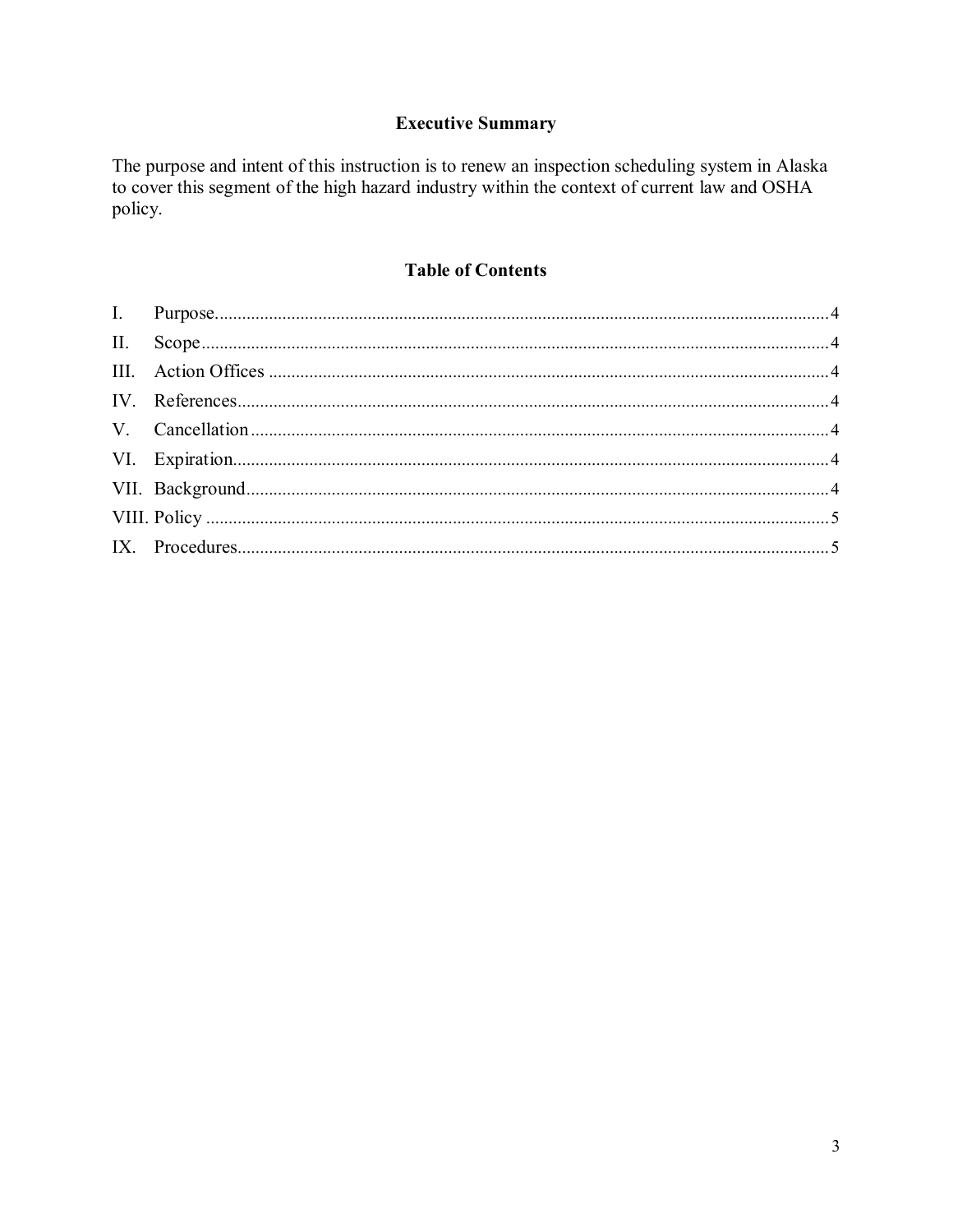#### <span id="page-3-0"></span>**I. Purpose.**

This instruction renews policies and procedures for scheduling programmed safety and health local emphasis inspections on off-shore oil and gas drilling platforms.

### <span id="page-3-1"></span>**II. Scope.**

This instruction applies to the Anchorage Area Office which has active off-shore oil and gas drilling platforms located within its jurisdiction.

#### <span id="page-3-2"></span>**III. Action Offices.**

Anchorage Area Office and the Office of Enforcement Programs.

#### <span id="page-3-3"></span>**IV. References:**

OSHA Instruction CPL 04-00-002, Procedures for Approval of Local Emphasis Programs, dated November 13, 2018.

OSHA Instruction CPL 02-00-164, Field Operations Manual, dated April 4, 2020.

OSHA Memorandum for Regional Administrators, Subject: "Establishment-Targeting Lists for Emphasis Programs", dated November 13, 2014.

OSHA Memorandum for Regional Administrators, Subject: "Procedures for Local and Regional Emphasis Programs*"*, December 3, 2014.

#### <span id="page-3-4"></span>**V. Cancellation.**

OSHA Regional Notice 19-04 (CPL 04), dated December 31, 2018.

#### <span id="page-3-5"></span>**VI. Expiration.**

This instruction will expire December 31, 20264, but may be renewed.

#### <span id="page-3-6"></span>**VII. Background.**

This LEP supports the Occupational Safety and Health Administration (OSHA) Fiscal Year (FY) 2022 Agency Management Plan (AMP), Agency Theme 1, Assure Safe and Healthful Workplaces, including the agency's theme to protect the most vulnerable workers in high hazard industries, by targeting industries with higher than average illness and injury rates. This LEP also supports OSHA's Fiscal Year 2022 AMP, Agency Theme 3, Target Enforcement, Compliance Assistance, and Training Resources to Essential Worksites in the oil and gas industry.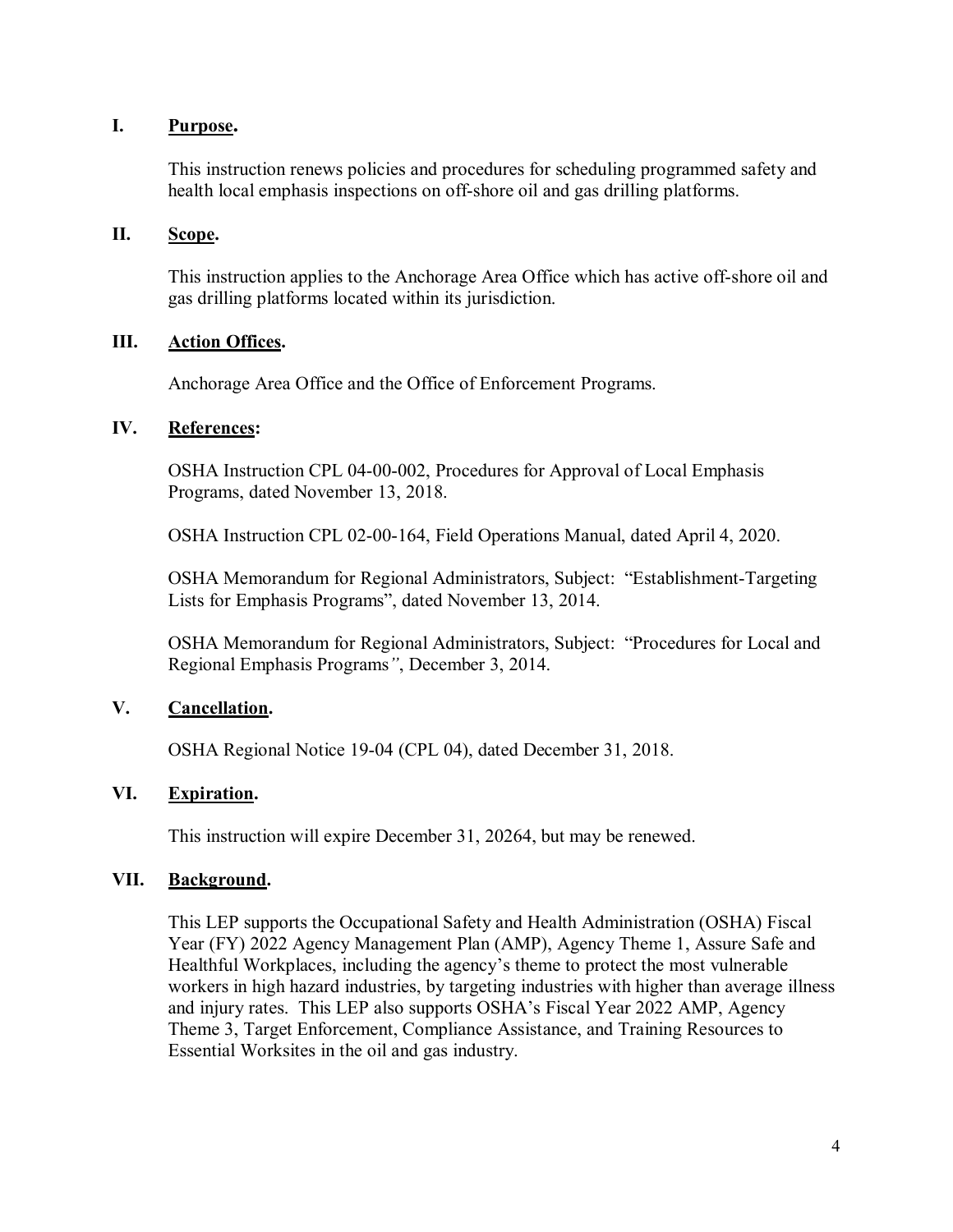Decline in any injury, illness, and fatality rates: The State of Alaska in 2019 reported a TRC rate for NAICS 21, Mining, Quarrying, and Oil and Gas Extraction, of 0.8 and a DART of 0.3. Alaska did not report injury rates for the NAICS 2111, Oil and Gas Exploration in 2019. The Federal injury and illness data for NAICS 2111, Drilling Oil and Gas Wells, during 2019 showed a TRC rate of 0.6 and a DART rate of 0.4. The Federal 2019 TRC rate for all private sector industry was 2.8 and the DART rate was 1.5. Because OSHA's FY 2022 AMP targets the oil and gas industries, this LEP will remain active.

In recent years, this high hazard industry has expanded and continues to establish itself off-shore on floating drilling platforms, located outside the traditional and contractual boundaries of the Region X's state plan jurisdictions. Current national and local inspection scheduling systems do not adequately provide for regular programmed inspections into these establishments.

The purpose of this instruction is to provide an inspection system to cover this high hazard industry.

# <span id="page-4-0"></span>**VIII. Policy.**

### A. Outreach

This LEP has been in place for several years and outreach is a continual effort through programs and meetings with local industry organizations. The Anchorage Area Office will provide updated information to employers on topics such as the OSHA standards that apply to oil and gas operations, how to implement a safety and health program, and details about the LEP. The Area Director and staff will highlight this LEP during speaking events and other outreach opportunities.

### B. Scheduling

The Anchorage Area Director shall use this local emphasis program as the basis for scheduling programmed safety inspections in off-shore oil and gas drilling operations. This targeting and selection inspection program is intended to be used in North American Industry Classification Systems (NAICS) code 211111, Oil and Gas Field Exploration and related activities located off shore and should not be applied to any land-based facilities. Drilling facilities located on man-made, artificial islands are not considered land-based and are covered by this program. Health referral inspections from safety compliance officers making inspections under this program shall be scheduled according to guidelines established in the Field Operations Manual (FOM) and the references listed in section IV of this instruction.

#### <span id="page-4-1"></span>**IX. Procedures.**

### A. Targeting and Scheduling